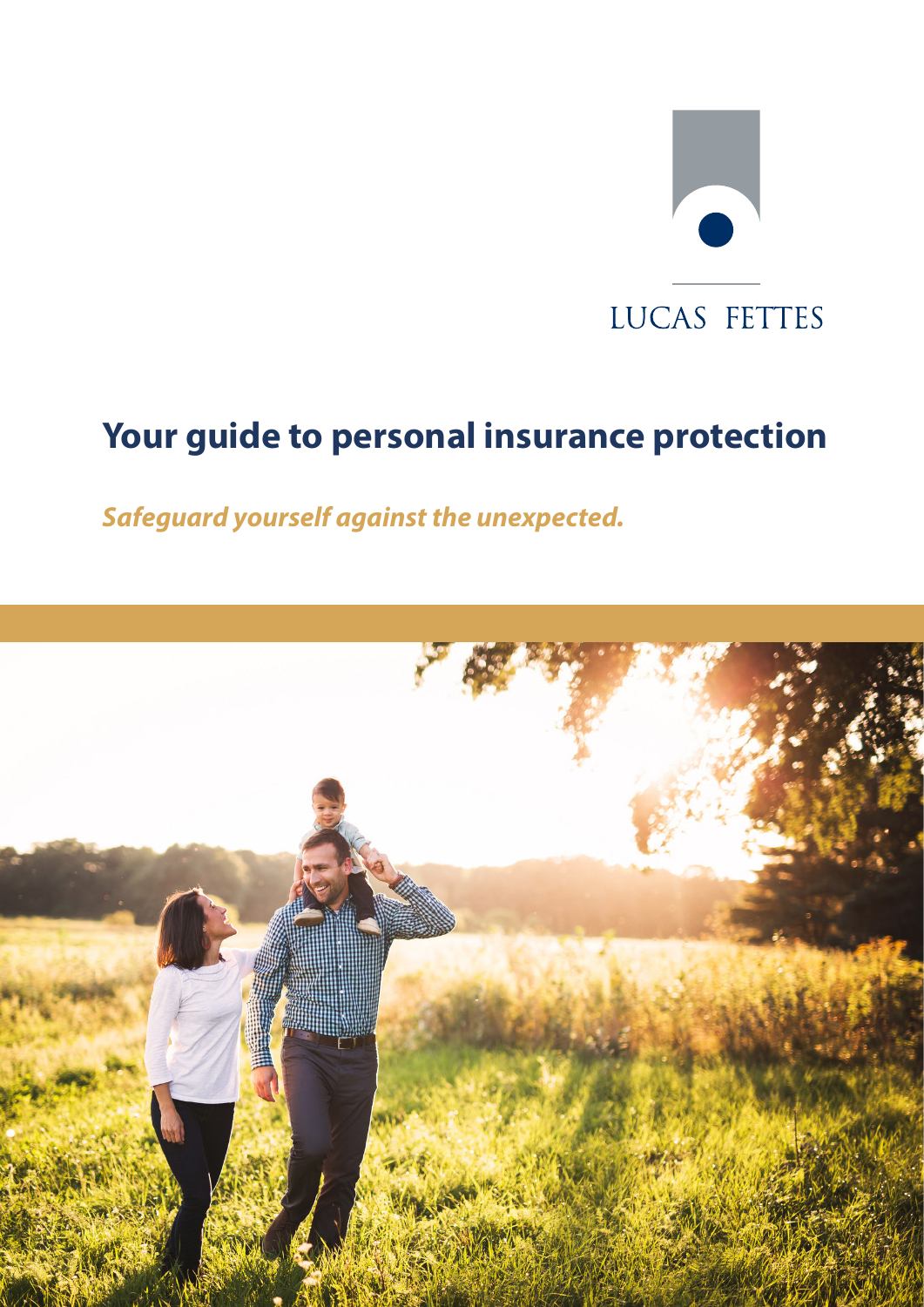# **Introduction**

In the UK, there is a growing problem; as a nation, we are not taking the appropriate steps to protect ourselves against unforeseen risks such as a loss of income, long-term illness, or an unexpected death. In short, we are underinsured.

Recent research has illustrated that much of the population are closer to the breadline than they might think, with a report from Legal & General finding the average UK household is just 24 days away - much closer than the 90 days they believe.

Furthermore, the same report highlights that as a population we are much more likely to insure our house, contents, and pets, than we are to insure against an unexpected illness or death.

## **Why is this?**

Many people have misinformed views of personal insurance protection:

- "Nothing bad will happen to me."
- "I can worry about that later."
- "Personal insurance protection is expensive."
- "I can rely on my savings."
- "My family can support me."
- "I can rely on my employer."
- "The state will take care of me."

However, many of these are simply misconceptions and, in truth, your financial security is at risk if you have not put in place suitable personal insurance protection.

#### **The important thing to consider is how would you and/or your dependants cope with the sudden loss of your income?**

In this guide, we outline and explain some of the personal insurance protection solutions available. Each of which can provide you with peace of mind, should an unexpected event occur.

After reading this guide, if you have any further questions, do get in touch.

## **24 Days**

How close the average UK household is to the breadline.

*Source: Deadline to Breadline. (legalandgeneral.com)*

## **14 Million**

The amount of UK adults showing low financial resilience.

*Source: Financial Lives 2020 survey: the impact of coronavirus. (fca.org.uk)*

# **14 Years**

How long it takes for the average UK household to save the equivalent of their annual salary.

*Source: Deadline to Breadline. (legalandgeneral.com)*

## **98.3%**

The number of personal insurance protection claims paid out in 2019. The highest on record.

*Source: Record 98.3% of protection claims paid out in 2019 (abi.org.uk)*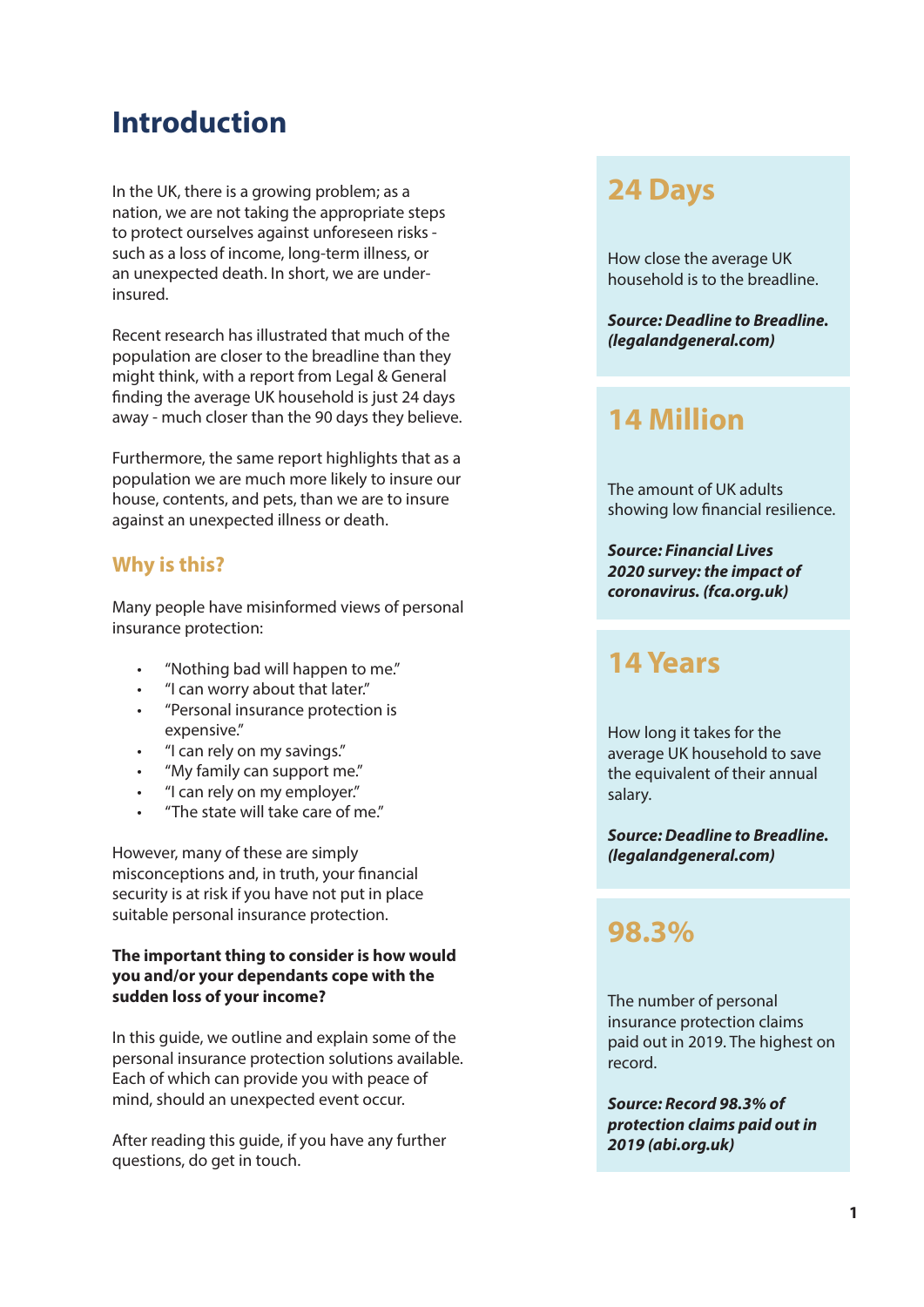# **What is personal insurance protection?**

Personal insurance protection policies are forms of insurance intended to help you plan against the unexpected.

They act as a safety net, and form part of your wider financial plan as a contingency, ensuring you and/or your dependants are financially secure in the event of an unexpected loss of income.

For example:

- An injury;
- A long-term illness; or
- Your death.

There are many solutions available, each designed for different people and circumstances. The solutions you choose should reflect your personal circumstances and what you want to protect.

# **Why should you consider these policies?**



**To achieve peace of mind**



**To manage the risk of the unexpected**



**To safeguard your financial security**

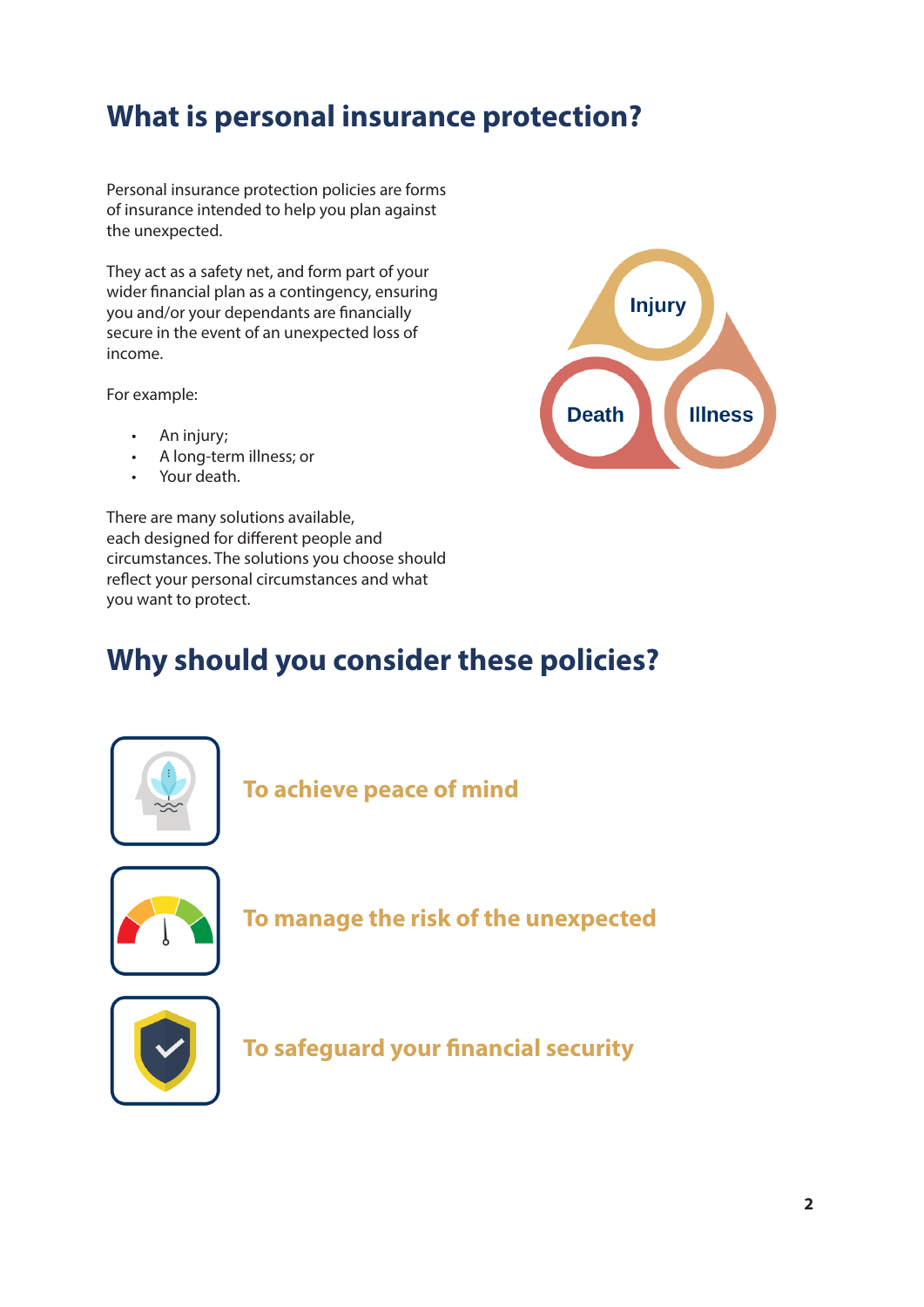# **Your options**

## **Life Insurance**

The purpose of Life Insurance is to ensure that your dependants will be provided for financially, should you die unexpectedly.

Life Insurance pays out either a lump sum or regular payments on your death, giving your dependants financial support after you have gone. These are tax-free benefits.

In addition, you decide how the policy is paid out and whether it will cover specific payments (E.g. mortgage or rent) or if it is to leave your family with an inheritance.

The type of cover you receive depends on the type of policy you choose.

#### **Whole of Life**

These policies provide you with cover that pays out regardless of when you die.

The benefit of Whole of Life Insurance is that it can be used to help your beneficiaries with your funeral arrangements, help pay any Inheritance Tax (IHT) liability on your estate, or support any of your other wishes.

Whole of Life Insurance is typically more expensive than other, shorter-term policies.

#### **Term Assurance**

Term Assurance policies provide cover for an agreed period of time, set out in the contract (E.g. 25 years). As such, they only pay out if you die during this period.

Typically, these policies are taken out to cover financial obligations, such as a mortgage or education costs for children.

There are three types of Term Assurance policies, each of which differ from one another.



**• Increasing-term**: The amount your insurer will pay out increases over time.



**• Decreasing-term**: The amount your insurer pays out will decrease over time.

These policies are complex, so it is important to check the various options and features before proceeding.

#### **Joint Life**

Through a Joint Life policy, you can insure two people at the same time.

You will need to decide if you want the policy to pay out on first or second death.

It can make life easier knowing that you are both covered; however, it is important to remember that if you choose 'first death', once a claim is made, the partner who is left will not be covered anymore and they will need to take out their own individual policy after that.



#### **Family Income Benefit**

Family Income Benefit is designed to provide an income if you die whilst the policy is in place. This income will be paid for the remainder of the policy term.

Like with Term Assurance, these policies are taken out to cover financial obligations.

You can also add critical illness to the plans or build inflation proofing, to ensure the payment increases each year.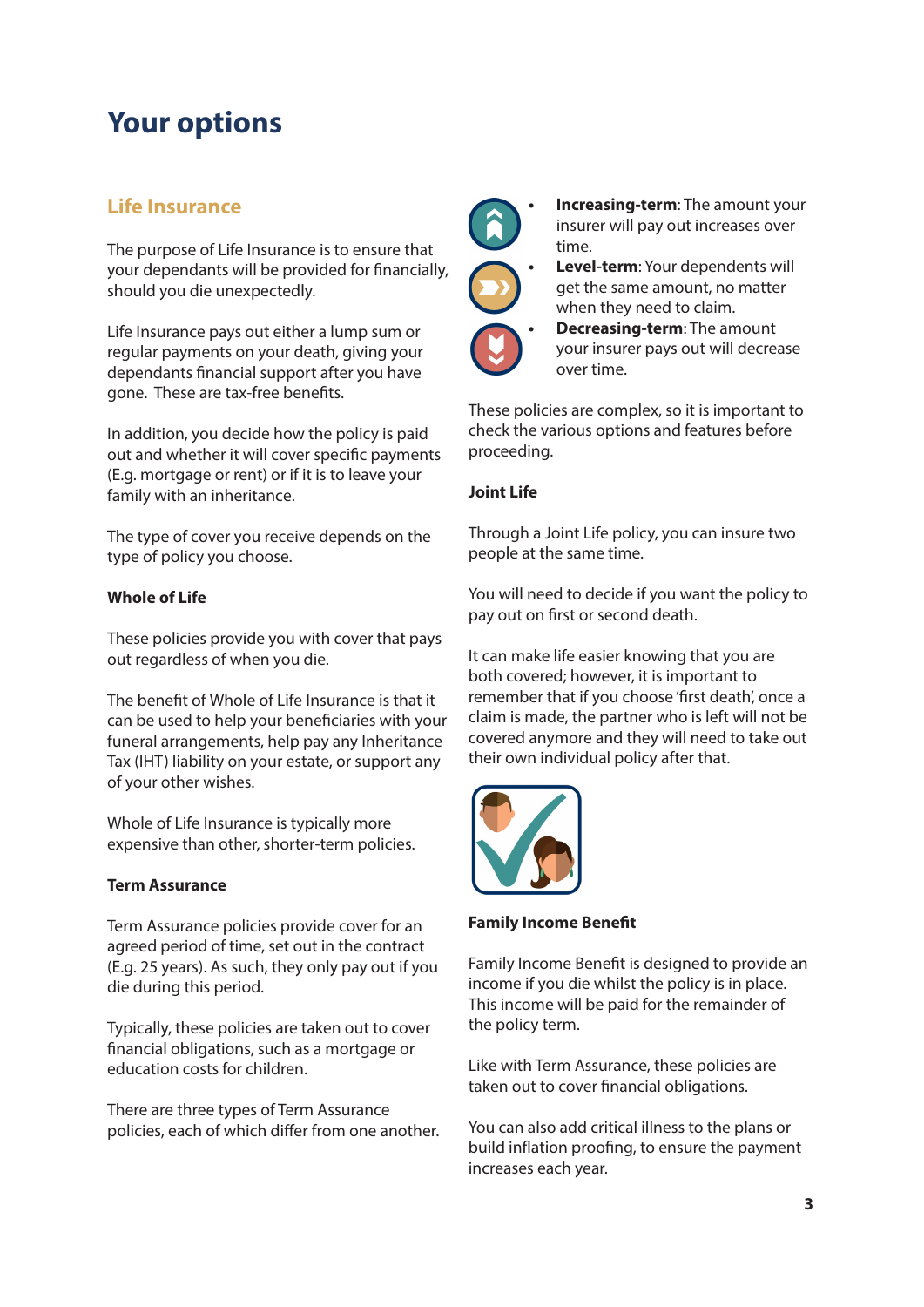## **Critical Illness Cover**

Critical Illness Cover supports you financially if you are diagnosed with one of the conditions included in the policy. The tax-free, oneoff payment helps pay for your treatment, mortgage, rent, or changes to your home (E.g. wheelchair access).

The conditions and illnesses covered can vary significantly between different insurers. The most comprehensive policies cover 50 different conditions or more, but others are much more limited.

Once a valid claim has been made the policy ends. Critical Illness Cover can normally be added to Life Insurance policies at an additional cost or held as a standalone policy.

## **Private Medical Insurance**

Private Medical Insurance provides cover for individuals who wish to seek private medical treatment outside the NHS when they are ill.

Through one of these policies, you will have the choice of specialist consultant, the hospital, and the timing of the treatment.

Unlike Critical Illness Cover and Income Protection, the contracts are renewable on an annual basis and premiums increase with the your age.

What is covered is dependent on the individual policy, but usually includes short-term medical conditions, in-patient tests, surgery and hospital accommodation and nursing.

## **Income Protection**

If you lost your income due to illness or an accident, could you maintain your household expenses?

Income Protection provides you with the peace of mind that, if you are unable to work through illness or injury, a proportion of your income is protected until you are able to return to work.

These policies provide regular payments that replace part of your income and continue until you can start working again or until you retire, die or reach the end of the policy term – whichever is sooner.

Cover is included for most illnesses that leave you unable to work, both in the short and longterm

You are able to claim as many times as you need to while the policy lasts. Inflation protection can also be arranged.

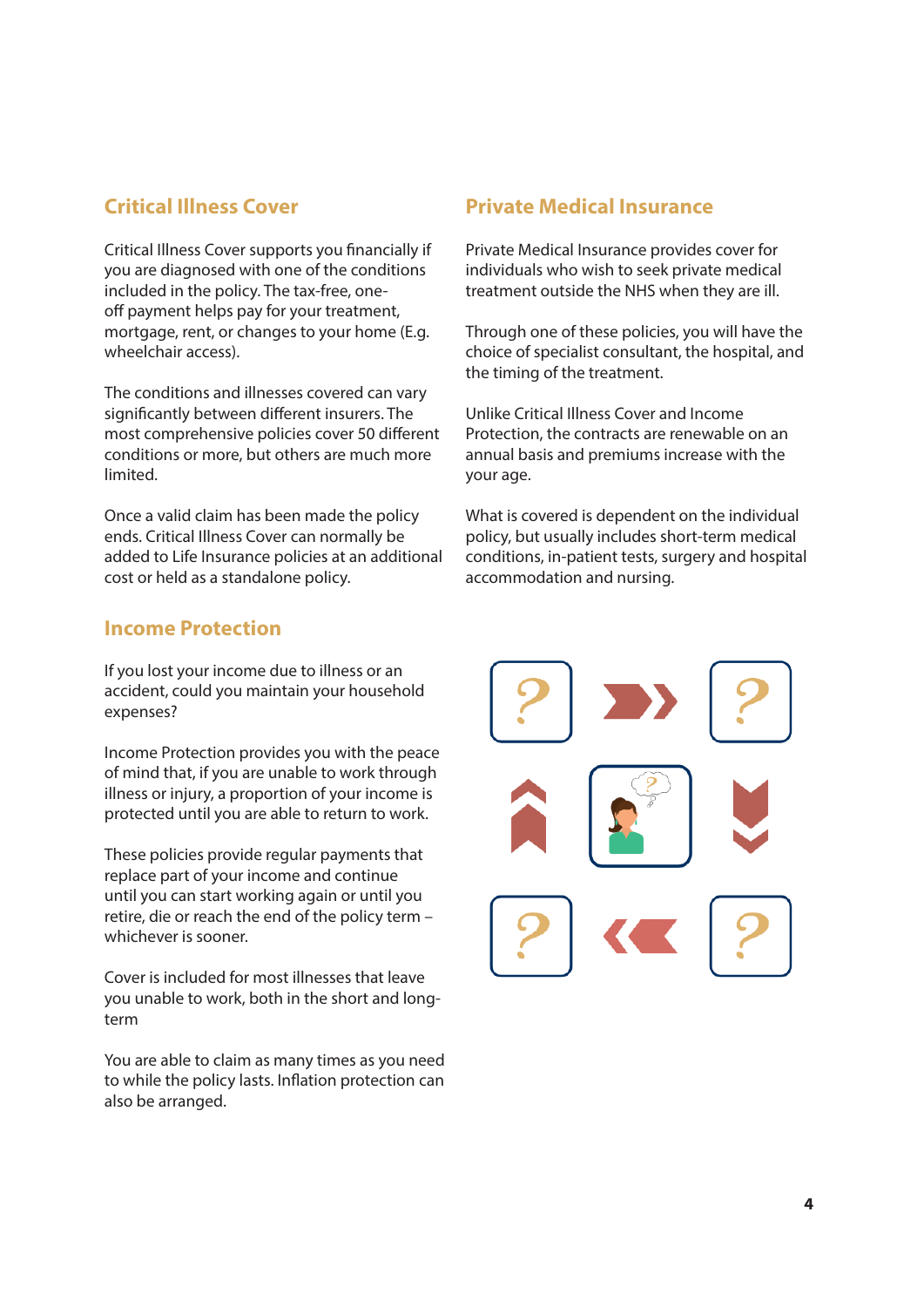# **How do I know what is right for me?**

Insurance policies are complicated and it can be an overwhelming process to attain the right cover for you and your dependants.

The first step is to consider what you most need to protect. This could be:

- Covering your mortgage payments;
- Providing for your children; or
- Making sure you have an income.

Once you have considered this and set a goal, you can align your needs to one of the many options available.

# **Other considerations**

## **Underwriting**

The main factors assessed to determine the cost of insurance are your age, sex, occupation, smoker status, health, the level of cover you need and type of product that you choose.

Normally, the older you are, the higher the premium. Your individual height, weight, medical history and lifestyle are all assessed.

If you do not disclose all information requested, it could mean your policy may not pay out and your provider may need to cancel your policy altogether.

### **Trusts**

It can be beneficial to write insurance policies into Trust to protect them from Inheritance Tax and to speed up payment.

There are a variety of different Trusts available, and you should seek professional financial advice to establish which are suitable for you.

## **What does your employer offer?**

As part of your employee benefits package, your employer may offer forms of personal insurance protection.

It is best to check with your HR Manager, to confirm what cover you already have as part of your employment arrangements. Note that you will lose these if you change jobs.

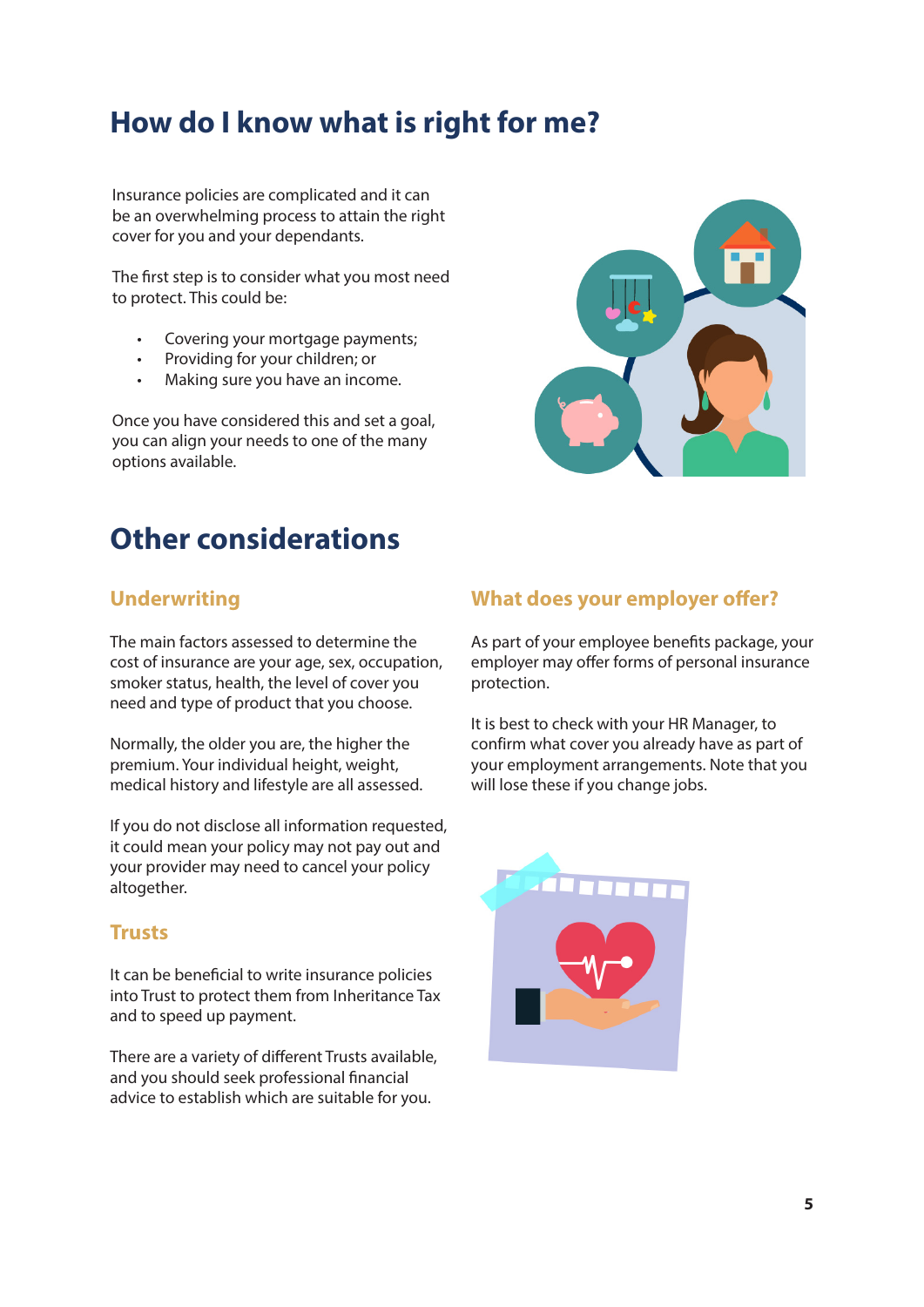# **How can we help?**

When illness or injury affects everyday life it can lead to devastating financial consequences for individuals and families.

At Lucas Fettes Financial Planning, we believe that protecting against an unexpected event is essential and we offer a range of options to protect you and your family.

Our expert team are on hand to help you choose suitable arrangements, so your family is protected should the unexpected occur.

We can:

- Guide you through the application and claim process;
- Gain an understanding of your risks and the protection you need;
- Find suitable cover at the lowest cost;
- Advise on trust and ownership structure; and
- Explain your policy and when you have a valid claim.

## **Important information**

The personal insurance protection products discussed in this guide (with the exception of some Whole of Life policies) are not savings or investment products and have no cash value unless a valid claim is made.

We are chartered independent financial planners; Our independence means we have access to the entire market to find the best solution for you.

It is important to put policies in place early. Should you wish to discuss your personal insurance protection options and how we can assist you, please get in touch.



The tax treatment of any policy may depend on your individual circumstances and may be subject to future change.

## **Contact us**

If you would like to find out how we can help you, through our independent financial advice and guidance, please get in touch.

To contact a Lucas Fettes financial planner, call us on 01603 706 820 or email info@lffp.co.uk.

www.lffinancialplanning.co.uk